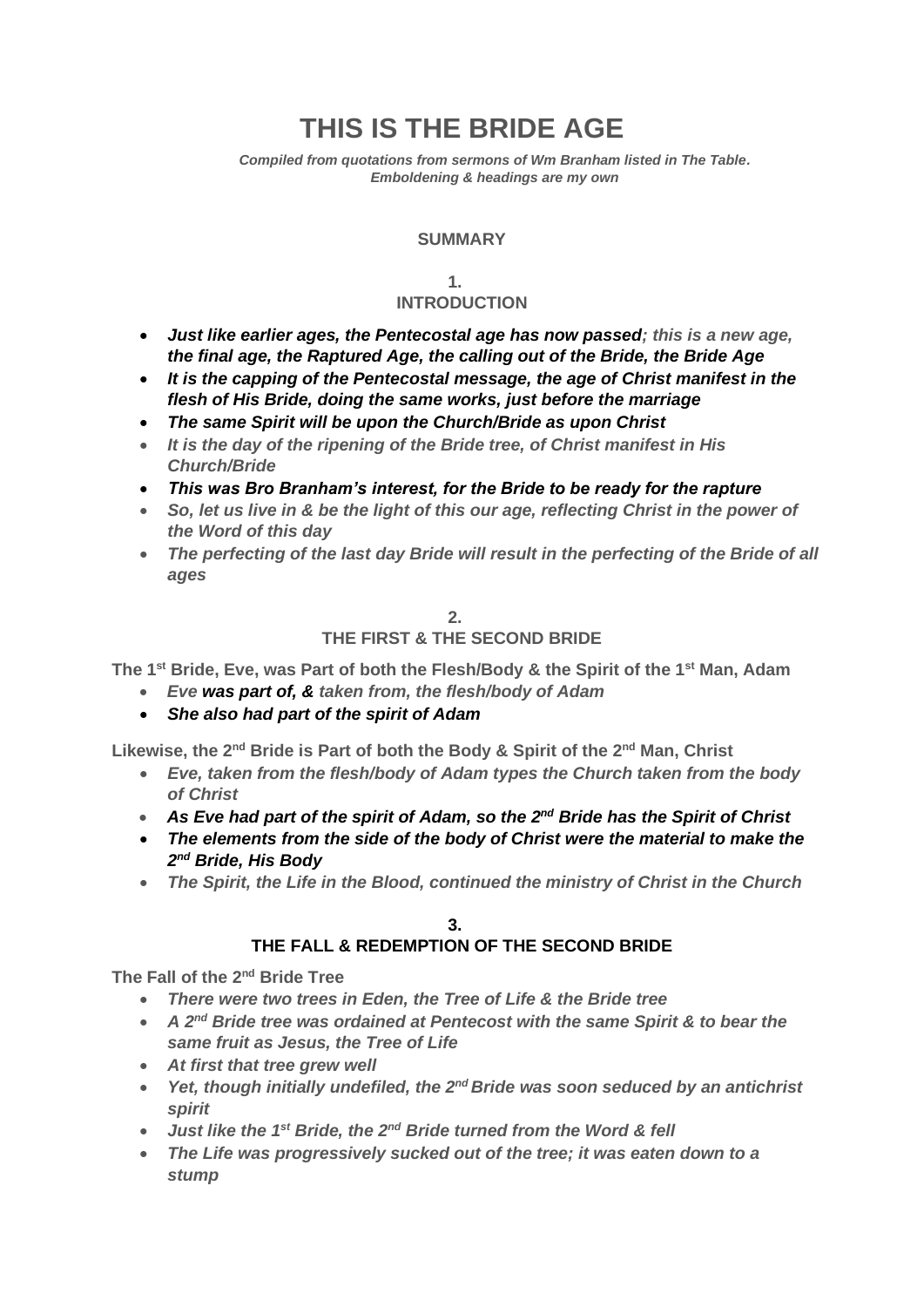- *But even though (like the bride of Adam & the Bride of Jehovah) that early Church Bride received another seed, He will still have a Bride*
- *There will be a Bride who will manifest Christ & stay with the pure Word*

**The Redemption of the 2nd Bride Tree**

- *How? By redemption. Through Christ's death, the 2nd Bride is redeemed back to her original right position to manifest her Groom, believing only His Word*
- *He bore our curse to bring forth & restore to Himself the same Bride tree as in Eden, redeemed back to the original Adam & Eve*
- *To save His wife, He took her punishment & stood in her place that she might stand in His place*
- *Because His Bride is part of Him, she died with Him, was quickened with Him & was raised with & in Him*
- *Because she is part of His resurrection, His Bride must follow Him back to Eden*
- *She must manifest everything promised about the Groom*

#### **4.**

**THE FULL RESTORATION OF THE BRIDE TREE IN THE FINAL CHURCH AGE**

- *Although the tree put out fresh branches, each one dried up & God cut it off*
- *But God will restore that tree to the original for when Christ returns*
- *The tree's lifeline will bring forth the original fruit, the life of the Word, in the last day Church*
- *There will be a Bride with the signs of His resurrection, the things He did when on earth*
- *In the last days, the Church that died at Nicaea will be resurrected in the Bride tree & redeemed back to the garden of Eden*
- *A prophet will come with a message to restore the Bride tree, turning her back to the original Word; she will be exactly as the early Church Bride*
- *In this final age the restoration will climax; Christ will bring forth in His Body, that 2nd Bride tree, born of the same material as Himself, the same fruits that were in the tree at the beginning*
- *Absolutely nothing can stop it; that Bride will come forth in the power of His resurrection*

**John L Birkin January 2022**

**[www.endtimerestoration.com](http://www.endtimerestoration.com/)**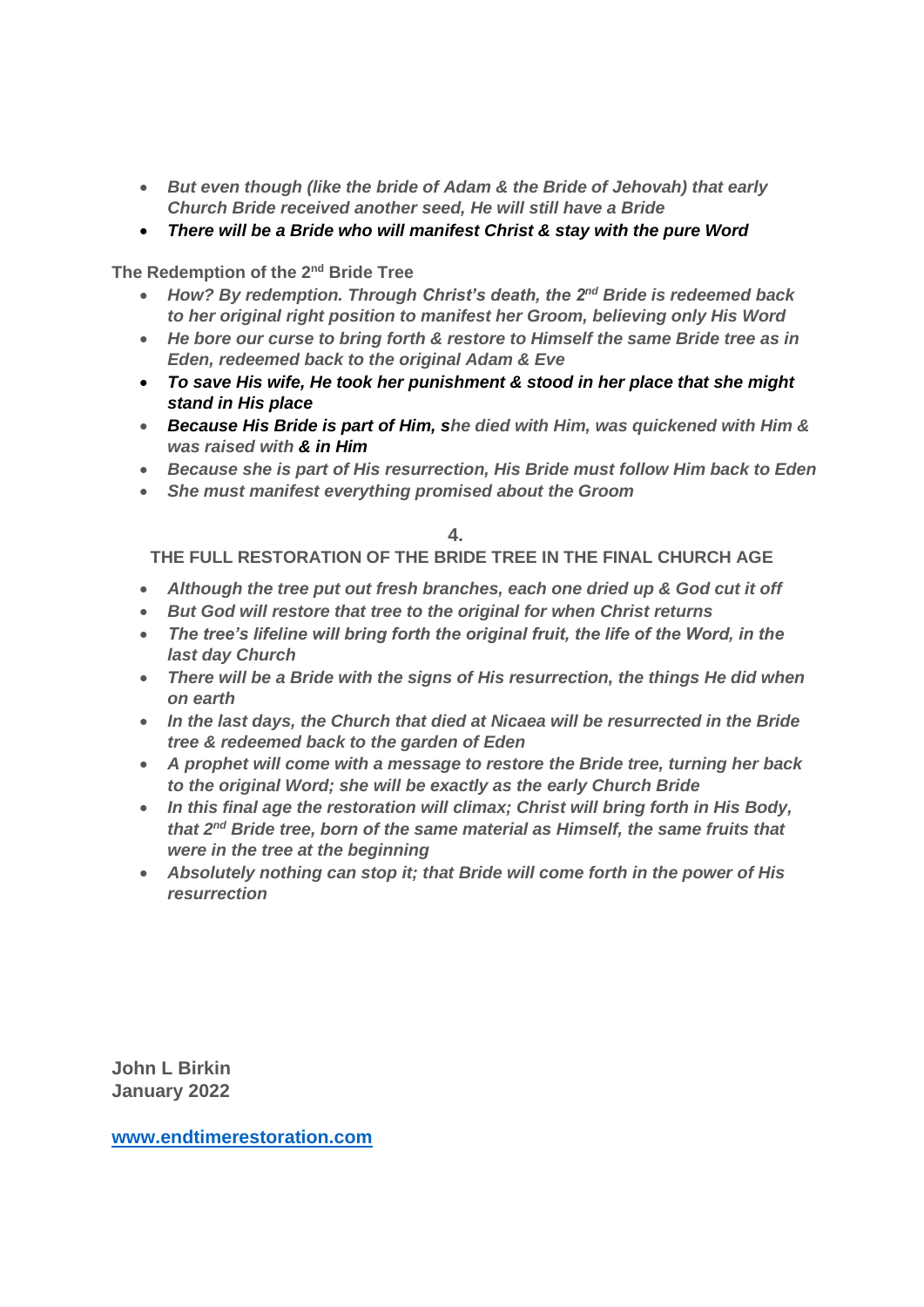## **1. INTRODUCTION**

#### *Just like earlier ages, the Pentecostal age has now passed; this is a new age, the final age, the Raptured Age, the calling out of the Bride, the Bride Age*

• God found a man, John Wesley, who could turn on the light. He found on…and also a Luther, that turned on the light for that age. Then along come the Pentecostal brethren. They come back in their age, of the restoration of the gifts, restore back the gifts, of speaking in tongues, the gifts of healing, and things to the church. Now, they did just exactly what the Scripture said they would do, and, when they did, they manifested it. That's exactly right. *But did you realize we've moved on from that? We are in the Bride time, the selecting time*…

We've passed around sixty years, the Pentecostals has organized, "We are this, we are that," and God has walked right away from it; out in yonder, and bringing forth a Bride, an Elect, out of that group. Which, *there'll never be another Church Age.* The Philadelphian Church Age was Wesley. And the Laodicea Church Age is the Pentecostal organization, which all goes right straight into the mark of the beast… *64-0125 - Turn On The Light, par 72-74,78*

• We are not Lutherans, we're not Wesleys, *neither are we Pentecostals! We've got to be the children of this age,* through the pregnancy of the Word of God, *to bring forth a Child of this age…*

## *65-0221M - Marriage And Divorce, par 258*

**The Word that fell on the Day of Pentecost will not work this day.** No, sir. That was for Pentecost. This is for the Bride, going Home of the Bride. *We got something different.* The Pentecostals represented that, again. *We're in the Bride age.* No more than the—the Word of Noah would work in the days of Moses; no more than Moses' law would have worked in the time of Paul here…

Some of you people that really believe This to be the Truth, that *we're entering another age, we're entering the Raptured Age,* you know *the church can't go in its condition*, and it can't get any better. It must get worse. How many knows that? Say, "Amen." It's got to get worse. And it can't go like this. See? It's got to be Something, and It's moving right now, friend. It's—it's—it's on, *the move is on for the Bride. That's the Truth. That's THUS SAITH THE LORD.*

## *65-1125 - The Invisible Union Of The Bride Of Christ, par 324,379*

• we are not living in Luther's age, Wesley age, or the Pentecostal age. The Pentecostal age was only a restoration of the gifts coming back to the church, but we're living in the evening time, *we're living in a time of the calling out of the Bride…*

#### *This is not a Pentecostal age. This is the latter-day age. This is the Bride age. 65-1127E - I Have Heard But Now I See, par 106,187*

• God, to the Pentecostal church of this day... may, Lord, those man... may they realize that *this is the calling out of the Bride, not a Pentecostal message. The Pentecostal message was to restore the gifts* back in the Church. *But this is the calling forth of the Bride*, another Message that was to come just before Sodom was to be burned…

And now, Lord, let the Holy Spirit that was in the Pentecostal kingdom, the kingdom that was Martin Luther's, was John Wesley's, and—and on through to John Smith and Alexander Campbell, and down through the age. He's the Dissolver, He dissolved the thoughts. And the—the people in the days of Luther, that man, "The just should live by faith." The Methodist, He dissolved all the doubts, that, "They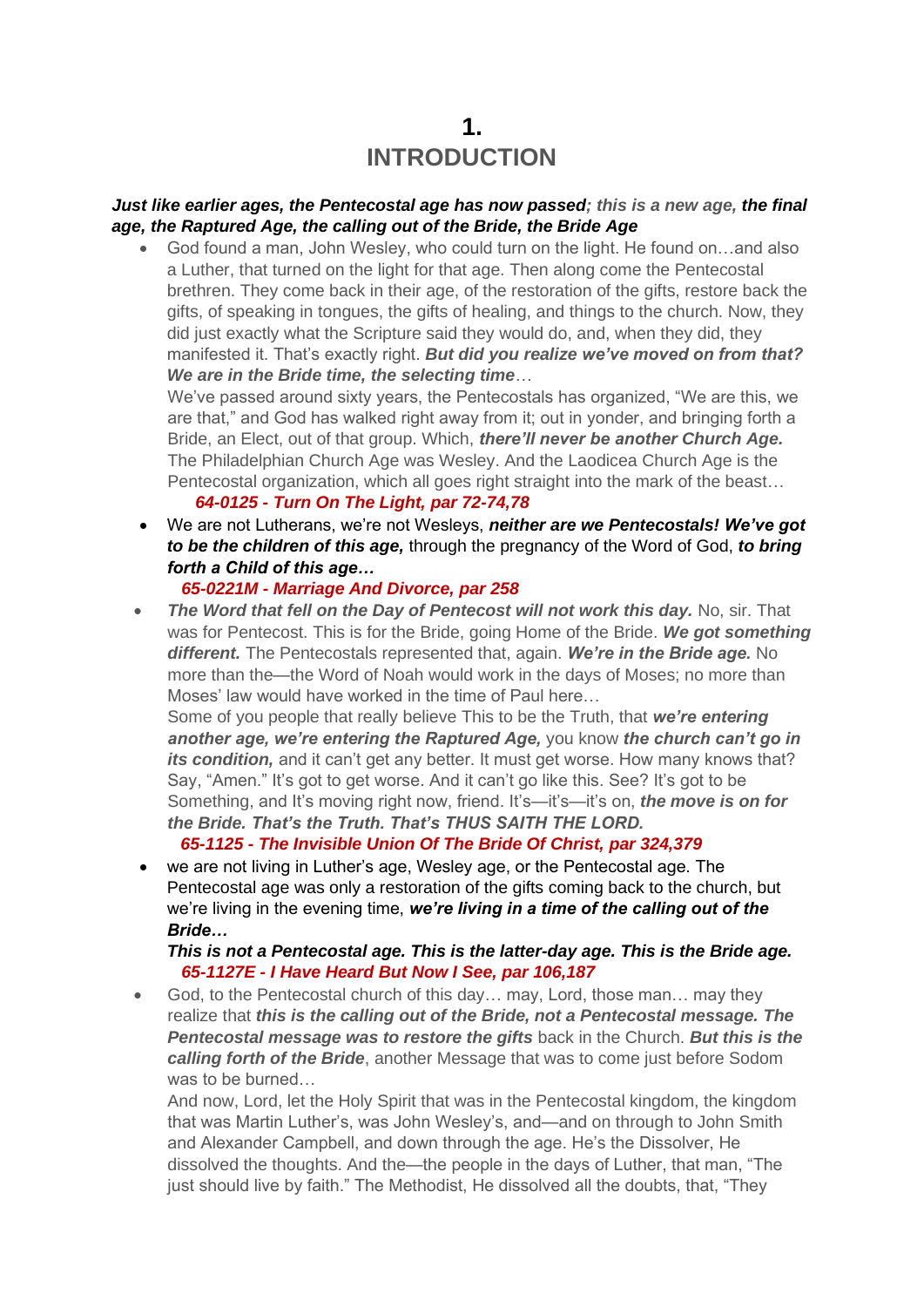should—they should be sanctified." And in the days of the Pentecost, they spoke in tongues, give the manifestations of the Spirit by Divine healing and so forth, It dissolved all the doubts in the Pentecostals' heart. But, O God, they denominated. They went right back out to take man's ideas. Therefore, *now when the Bride is*  **being called** as You've promised it here in the Scripture, reading It before the world, night after night, and we watch It with our eyes. God, may It dissolve all the doubts in the people's heart.

## *65-1126 - Works Is Faith Expressed, par 313,315*

• *We're not living in a Pentecostal age, we're living in another age.* See, we're not living in the Methodist age, we're living in another age. *We're living on up here to the Bride age, the calling out of the Church and getting It together for the*  **Rapture.** That's the age that we're now living. To my honest opinion that's exactly the Truth…

## *65-1206 - Modern Events Are Made Clear By Prophecy, par 56*

• Now, you see, it's wheat time now. It's getting harvest time. This is not Luther's age, *this is not Pentecost age, this is the Bride age. 65-1207 – Leadership, par 140*

## *It is the capping of the Pentecostal message, the age of Christ manifest in the flesh of His Bride, doing the same works just before the marriage*

• He is supposed to, according to the Scriptures, return to us in this last days, in this type of ministry. *That will be after the baptism of the Spirit, and speaking in tongues, and Divine healing, and so forth*, these things. *The capping of the Pentecostal message is what we're speaking of* today. This ministry of the *Christ Himself impersonated among His people, with the very same things that He did when He was here on earth; in His Body, the Bride, which is part of Him, doing the same things,* as Husband and Wife, or King and Queen, just before the Marriage ceremony.

 *65-0424 - One In A Million, par 10*

## *The same Spirit will be upon the Church/Bride as upon Christ*

• *That's when Church and Christ unites together, as a Bride, with the same Spirit that was in Him will be upon Her.*..  *64-0125 - Turn On The Light, par 104*

*It is the day of the ripening of the Bride tree, of Christ manifest in His Church/Bride*

• The Light that's been shown through justification, sanctification, the Pentecostal age, *ought to ripen the Bride Tree for the Coming of the Lord Jesus Christ; that Christ could be manifested in His Church,* as one Person, Him and His Wife, Him and His Bride. Amen. *This is the hour we're living. This is the Light of the day.* Walk in It! "Be saved, all the ends of the earth."

*64-0125 - Turn On The Light, par 134*

## *This was Bro Branham's interest, for the Bride to be ready for the rapture*

• *what my interest is is this, the Church being ready for this hour (Rev 19.7), for the going away of the Bride. 64-0126 - What Shall We Do With This Jesus Called Christ? par 137*

*So, let us live in & be the light of this our age, reflecting Christ in the power of the Word of this day*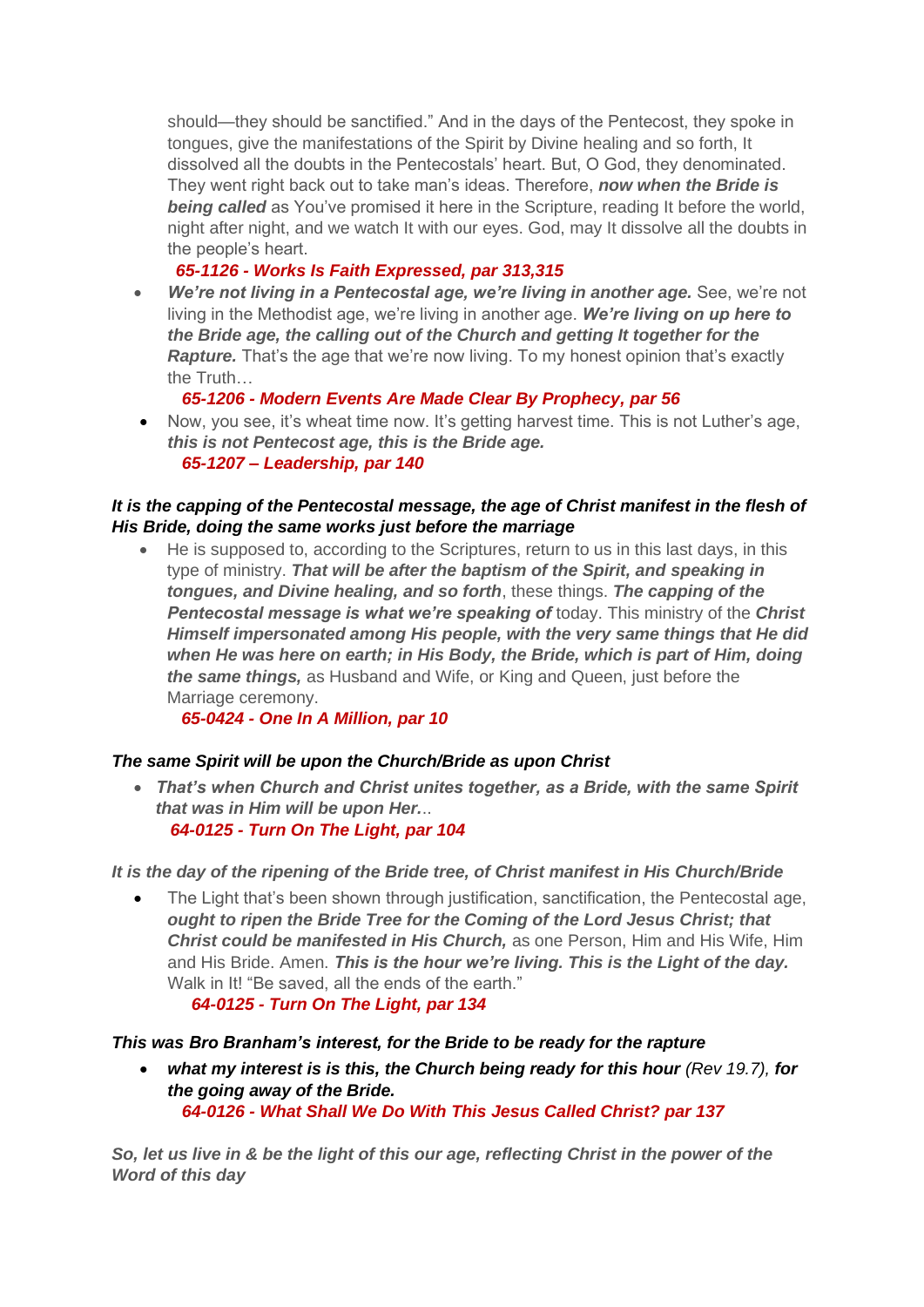• *We ought to be so filled with Christ till we—we reflect Him in the power of His Word that's lotted to us to this day.* Brethren, don't be stooped in things of the world, don't, these cares that take you away. Stay with the Gospel. Watch every Word! *Don't go back to what some father said. Let's go right now what Jesus said was to take place in this day.* Yes, sir. *We are supposed to be the Light of this age, manifesting the Gospel.* Luther was his light. Wesley with his light, Pentecost was his light. But, *we're farther up the road now, we're coming into the Bride, called out, the Elected*…

*64-0125 - Turn On The Light, par 111*

## *The perfecting of the last day Bride will result in the perfecting of the Bride of all ages*

• And *all the things that He hasn't done down through the ages, in the Church Ages, He is now doing. Back to the Word*, because the messages and the messages and the messages *has to wind up in the entire Word.* And in the last days, the Seven Seals being opened, was to pick up every straggle that's been left off in it, and make the whole thing in one great big body of the Bride, that *them who lived back there was not perfect until this Church be perfected, this Bride group in the last days,* to bring them in, and all together be taken up. See? *(Heb 11.39-40)*

 *63-0901E – Desperations, par 22*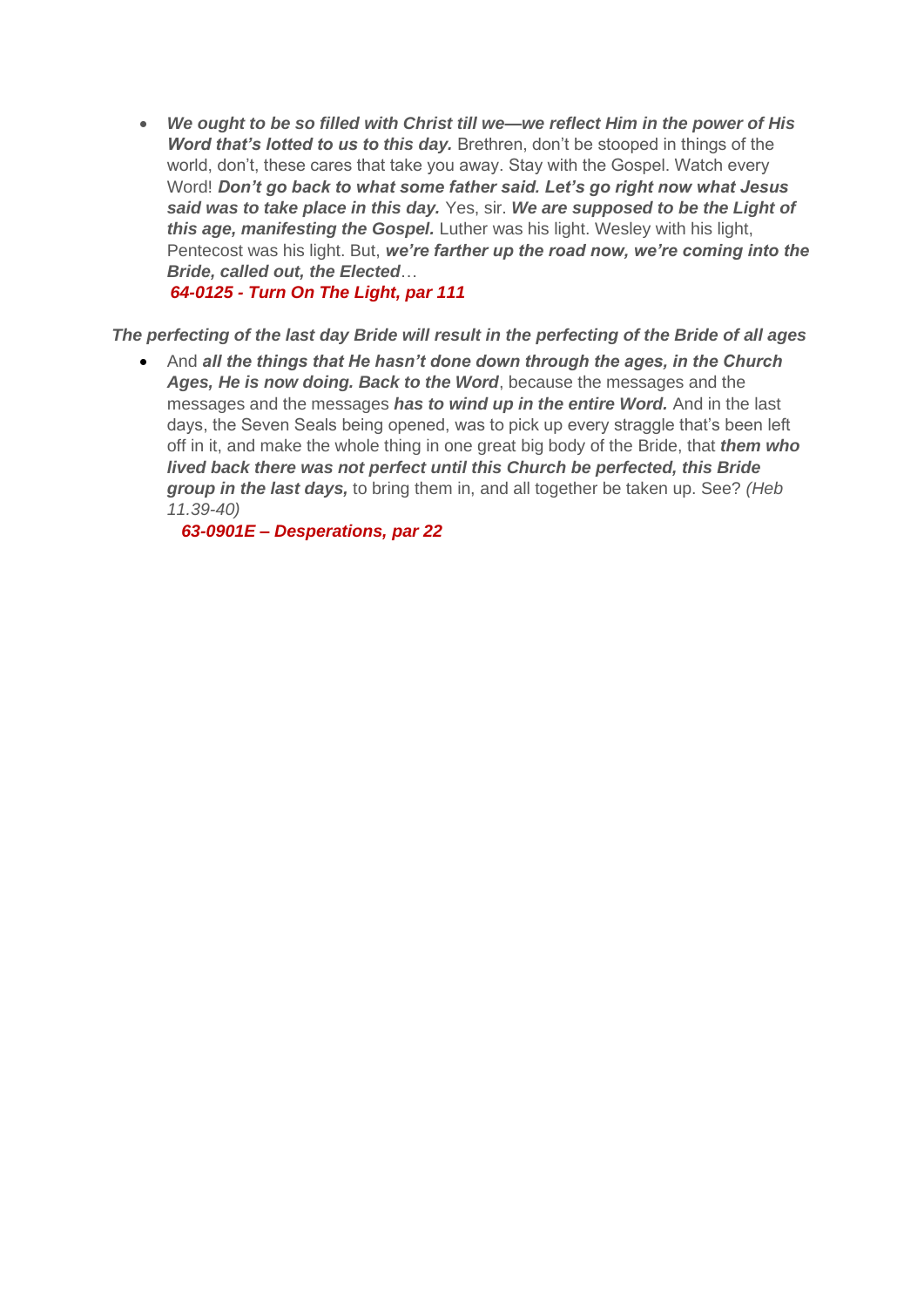## **2. THE FIRST & THE SECOND BRIDE**

**The 1 st Bride, Eve, was Part of both the Flesh/Body & the Spirit of the 1 st Man, Adam**

#### *Eve was part of, & taken from, the flesh/body of Adam*

• And in Adam and Eve, *it was all Adam, to begin with.* God took a rib from his side and made a woman… What was Eve? *Her and Adam were the same. They were called Adam (Gen 5.2).*

 *64-0402 - Jehovah-Jireh #1, par 113,117*

## *She also had part of the spirit of Adam*

- God… *took the feminish spirit out of Adam and put it in a woman…* What was Eve? Her and Adam were the same. They were called Adam. *They were spirit.* When He formed man, the first time, He made him in His Own image. And God is a Spirit. "In the image of God created He him, male and female created He them *(Gen 1.27)*." He was… and then still there was no man to till the soil *(Gen 2.5)*. Then *God formed man out of the dust of the earth and put this dual spirit into him, and that was the first Adam.* Then… *He separated Eve from Adam 64-0402 - Jehovah-Jireh #1, par 113,118-119*
- When God made His first man in the garden of Eden, did you notice, He made him both male and female *(Gen 5.2)?* He was a man made in God's image *(Gen 1.27),* a spirit. He put him in flesh, Genesis, the next chapter, after He already made him, male and female. And there still was no man to till the soil*.* So then He created man out of the dust of the earth *(Gen 2.5,7),* not in His image*…* Now, this first man, Adam, look at him. In spirit he was both feminish and masculine. And then he was made flesh. And he had no helpmate *(Gen 2.18).* Then God… A woman is not in the original creation of God. She's a by-product of the man *(1 Cor 11.7-9; 1 Tim 2.13)*. So to make them one, to show what He did, He opened up the side of Adam, and took a part of Adam's flesh (so that they wouldn't be separated, they'd be one), and *took part of Adam's spirit,* part of Adam's flesh, *took the feminish spirit off of Adam and made an Eve.*

 *61-0312 - Jehovah-Jireh, par 54-55*

Likewise, the 2<sup>nd</sup> Bride is Part of both the Body & Spirit of the 2<sup>nd</sup> Man, Christ

*Being part of Adam & taken from his body, Eve types the Church taken from the Body of Christ*

- we are His Bride, *flesh of His flesh, bone of His bone (Eph 5.30). 51-1003 - Believest Thou This? par 23*
- we are His Bride, *taken from Him 59-0707 - Balm In Gilead, par 51*

## As Eve had also part of the spirit of Adam, so the 2<sup>nd</sup> Bride has the Spirit of Christ

• Now, the church that professes to be a Christian church, *will have to have that same Spirit that was in Jesus Christ.* For at the resurrection of the Church, Christ and His Bride will come together and dovetail. The writings and promises of God will be made fulfilled there. So *it cannot come together unless the same Spirit was in*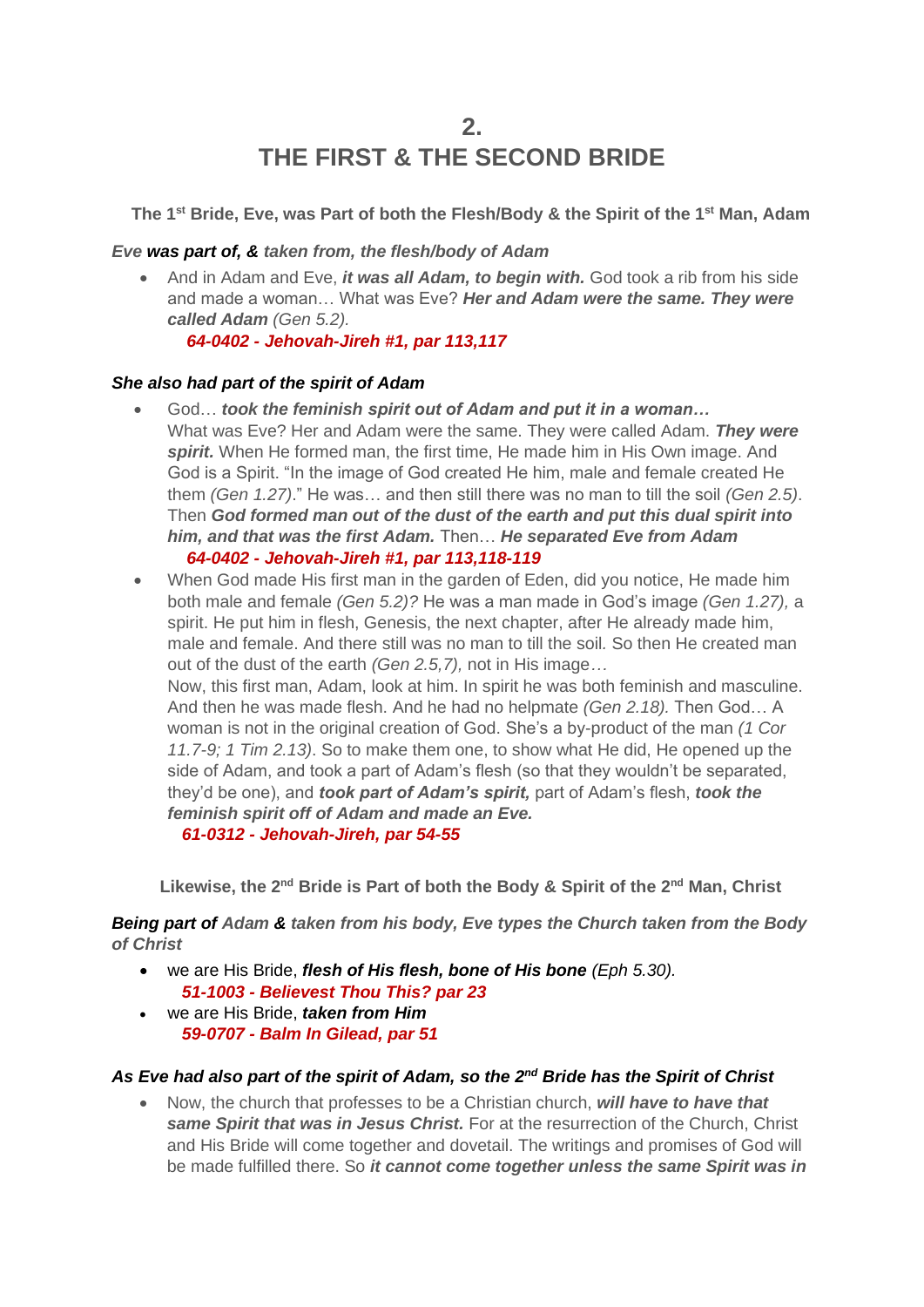*Christ is in you and me. And then if that same Spirit is in there, It'll do the same works, and live the same kind of a separated life,* and do the works that He did... It ought to make a church member come to Christ and stay until he's filled with the Holy Ghost. *It's the only promise of the rapture, the only way that the church and Christ can come together, the very Spirit…*

#### *61-0312 - Jehovah-Jireh, par 53*

• He is showing, portraying here the Bride. He never taken and made another being, but He took part of Adam, the original creation, took from him, a rib from his side; and *took the feminish spirit out of Adam,* left the masculine spirit in there, and placed it in the feminish part. Therefore, *part of his spirit, part of his body;* flesh of his flesh, bone of his bone; *Word of His Word*, *Life of His Life,* and that's the way the Bride is to Christ!  *65-0429B - The Seed Shall Not Be Heir With The Shuck, par 51*

## *The elements from the side of the body of Christ were the material to make the 2<sup>nd</sup> Bride, His Body*

- And then, the man, he was lonesome, so He made him a wife, a helpmate, *taken from his side* a rib and made a woman. *A beautiful type there, all in type, of God taking from the side of Christ, the Bride.* See? God opened up Adam's side, taken a rib… And now *God opened up the side of Christ… at Calvary, and taken out the Bride. The Church comes through the Blood of Christ, into the Body of Christ. 53-0403 - The Cruelty Of Sin, And The Penalty That It Cost, par 60-61*
- And out of Adam's side come a rib that made his bride. And *out of the side of Christ came the Blood, water, Spirit, for His Bride. 56-0621 - The Law Having A Shadow, par 42*
- *The elements that came from His body is what makes His Body…* the material that takes to—to make His Bride. Because, *Adam had his bride taken from his body. Christ has His Bride taken from the body.* And when Christ died, there was three elements that came from His body; water, Blood, Spirit…  *63-1113 - The Sign Of This Time, par 116*
- See the threefold mystery now? *God manifested in Christ; Christ manifested in the Church; all together, to bring back the original Adam and Eve again, man and woman, which are one, made out of the same Blood and same Spirit,* and everything else. *The Church is the Blood of Christ, by the Spirit, because the the Life is in the Blood.*

 *63-0728 - Christ Is The Mystery Of God Revealed, par 433-434*

#### *The Spirit, the Life in the Blood, continued the ministry of Christ in the Church*

• *inside that Blood cell was a Life* that started the Blood cell to moving… The chemistry had no Life in it, itself, and therefore it could not move. But when the Life come into the chemistry of the blood, It formed a cell. It formed Its Own cell, then cell after cell, then it become a Man. And that Man was God, Emmanuel, in flesh. But when that Life returned back…*the Token is the Holy Ghost upon the Church, that they see Christ.* It has to be, because a woman and her husband become one. They become one. And so does the Bride and Christ become One. *The ministry of the Bride, and the ministry of Christ, is the same*. And remember, "These former treatise, O Theophilus, have I wrote to you, that Jesus begin to do *and continues to do." His death didn't stop Him.* No, sir! *He returned again. Not a third person, but the same Person returned again in the form of the Holy Ghost, and to continue the work on; and continues on,* said the Book of Acts. "Jesus Christ the same yesterday, today, and forever."

 *63-0901M – Token, par 95-96*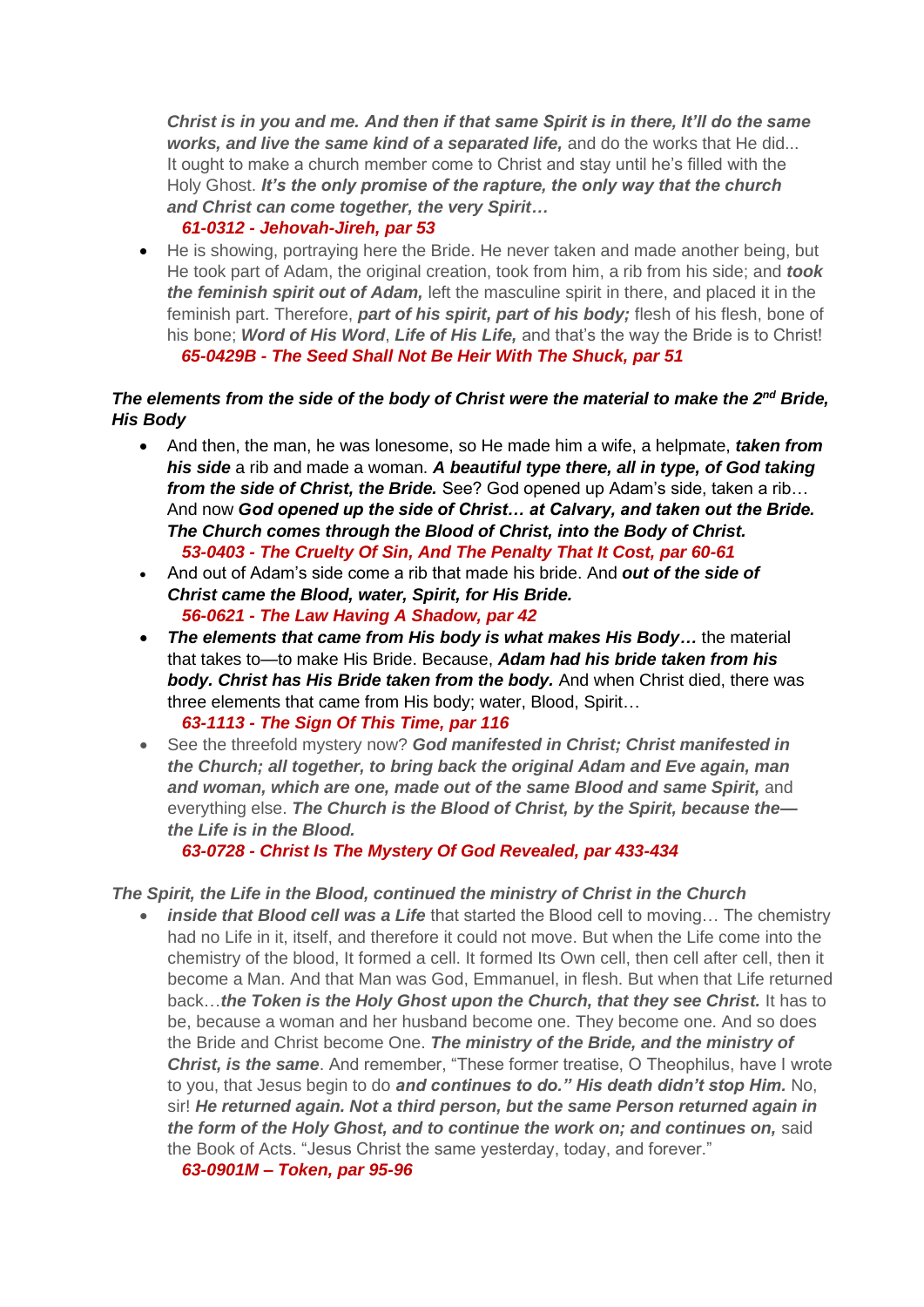## **3. THE FALL & REDEMPTION OF THE SECOND BRIDE**

## **The Fall of the 2<sup>nd</sup> Bride Tree**

*There were two trees in Eden, the Tree of Life & the Bride tree*

• *There was two trees in the garden of Eden.* One of them was Life, and one was death. *One of them was the woman (Ps 127.3; 128.3; Ezk 19.10)*, *the other one was the man.*  And life that come by the woman dies. But the life that come by the man lives. Jesus said, "I am the Bread of Life that come from God out of heaven." … The Seraphims guarded the Tree of Life, which was the Bread of Life that come from God out of heaven… There was that perfect tree, bore perfect fruit. David saw it in the Psalms and said, "It's like a tree standing by the rivers of water." … And He bore every fruit perfectly.

#### *62-0714 - The Uncertain Sound, par 56*

## A 2<sup>nd</sup> Bride tree was ordained at Pentecost with the same Spirit & to bear the same *fruit as Jesus, the Tree of Life*

• And then, the Romans cut Him *(i.e. the Tree of Life)* down, hung Him on a man-made tree *(Gal 3.13; 1 P 2.24)*. But when He come back, He ordained on the day of Pentecost… *What did He ordain? A Bride Tree with the Spirit of Himself in that Tree to bear the same fruit.* 

 *62-0714 - The Uncertain Sound, par 56*

#### *At first that tree grew well*

- What did He ordain? *A Bride Tree with the Spirit of Himself in that Tree to bear the same fruit. It come up for the first three hundred years, doing fine*.  *62-0714 - The Uncertain Sound, par 56*
- When Jesus came, He was… the Tree of Life, come from God out of heaven. If a man eats this, he never dies." Then *when He went away, He purchased a Bride Tree. And that tree was established,* and putting in the roots of the earth on the day of Pentecost..*. Everything that she had need of was give her right then.* She growed, and she growed for about three hundred years.  *62-0624 - Super Sign, par 59*

Yet, though initially undefiled, the 2<sup>nd</sup> Bride was soon seduced by an antichrist spirit

• The birth of the Church was at Pentecost. As the first Adam was given a bride fresh from the hand of God and was undefiled for a brief span, so was Christ, the last Adam, given a bride pure and fresh at Pentecost; and she remained separate and undefiled for some time. "And of the rest durst no man join himself to them" *(Acts 5.13),* and "The Lord added to the church daily such as should be saved" *(Acts 2.47).* How long this continued we do not know, but one day even as Eve was tempted and seduced by Satan, so the church was contaminated by the entrance of an antichrist spirit *(2 Cor 11.3-4)…* And Jesus said concerning His bride in that first age, "I have somewhat against thee, because *thou hast left thy first love.* Remember therefore from whence thou art fallen, and repent" *(Rev 2.4-5). The church was in that first age already a "fallen woman."* As Satan had gotten to Eve before Adam, even now had Satan seduced the Church, the bride of Christ, before the "marriage supper of the Lamb."

 *An Exposition Of The Seven Church Ages - 10 - A Resume Of The Ages*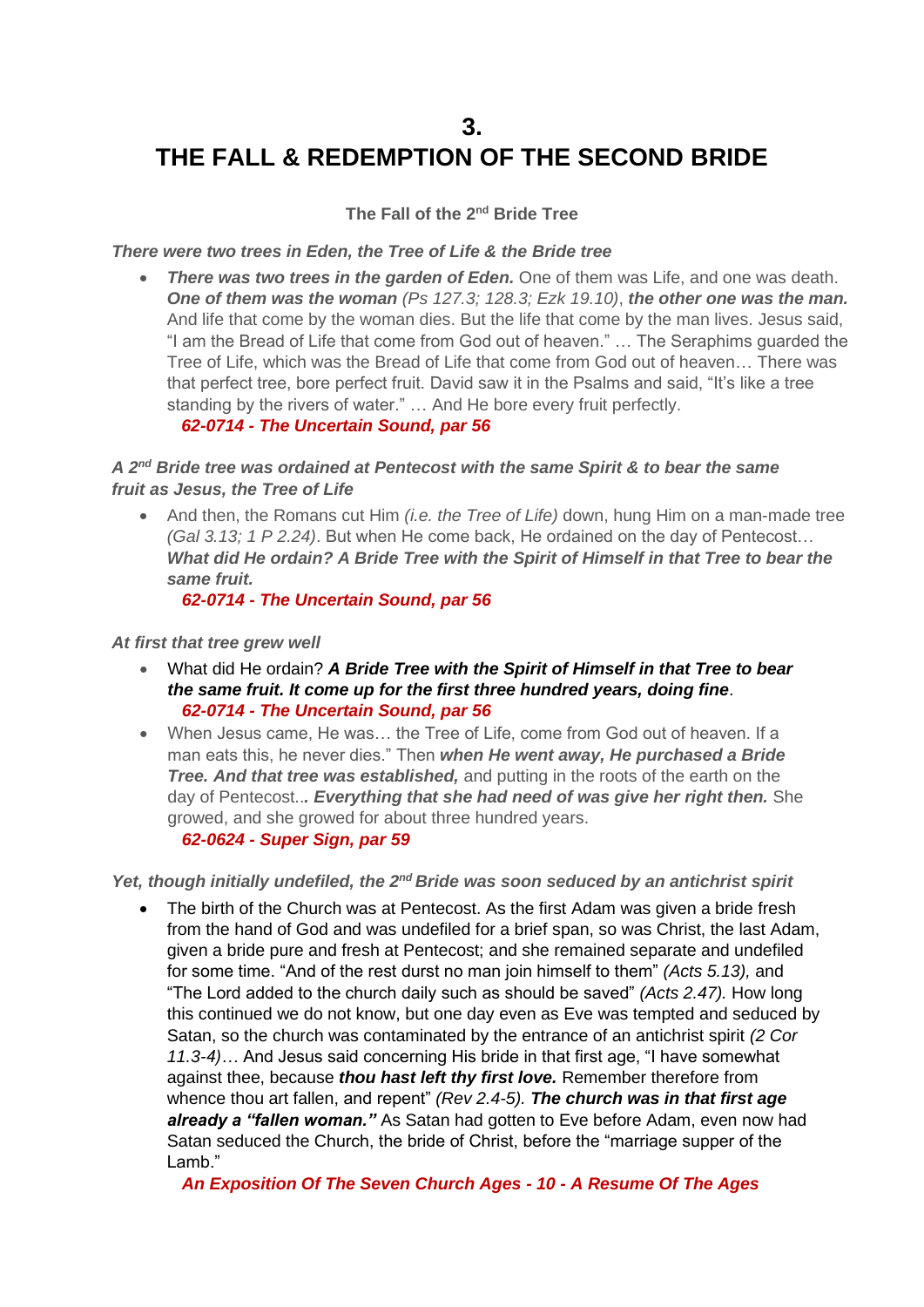#### *Just like the 1st Bride, the 2nd Bride turned from the Word & fell*

• The first son (Adam) was the spoken seed-Word of God. *He was given a bride to reproduce himself*… to produce another son of God. But she fell. She fell by hybridization. She caused him to die. The second Son (Jesus), also a spoken Seed-Word of God was given a bride like as was Adam. But before He could marry her, she also had fallen. She, like Adam's wife, was put to the test whether she would believe the Word of God and live, or doubt the Word and die. She doubted. She left the Word. She died.

 *An Exposition Of The Seven Church Ages - 5 - The Pergamean Church Age*

• Natural Eve fell, in Eden, by listening to Satan's reasoning against God's Word. That's how she fell... Spiritual Eve, now, that's the Church, Christ's bride. She fell, not in Eden, but in Rome, see, at the Nicaea Council, when she rejected, that Pentecostal church, that went down to Nicaea, and listening to Roman's reasoning, instead of holding onto the Word, she fell. And everything away from her, died with her, around her. Now, just as natural Eve fell, spiritual Eve fell. *God's bride fell—fell in the garden; Christ's Bride fell in Rome.* See?

## *63-0320 - The Third Seal, par 129-130*

#### *The Life was progressively sucked out of the tree; it was eaten down to a stump*

• then the locust and palmerworms begin to eat on her, until it sucked the life out of her, and it went through about a thousand years of dark ages. What did that locust do? What did the palmerworm? It's the same insect in a different stage. What happened? First, it was the Nicolaitanes... "Nico" means "to conquer the a-laity." *take all the Holy Spirit out of the laity*, and put it on one man, a bishop, pope, or something. The dignitaries want it that way, so that he could be the sin bearer for all of them. We got one sin Bearer: that's Christ. But that's what they want. Nicolaitane… "Nico" means "to conquer." "Laity" is the church. *Take all the Holy Spirit*… They're not holy; just one holy man… Notice. Now, *they took all the Holy Spirit out of the church,* and made a holy man—the solemnity from the church on a holy man, conquered it. That went through for that great denomination of Catholicism ruled the earth for hundreds and hundreds of years.

#### *62-0624 - Super Sign, par 60-61*

## *But even though (like the bride of Adam & the Bride of Jehovah) that early Church Bride received another seed, He will still have a Bride*

• What did Adam do when he come to his wife? When he come to her, he found her pregnant (just exactly) of an evil, her own… conception had received foul seed *(2 Cor 11.3; 1 Tim 2.14).* Jehovah, before He could marry, His wife did the same thing. And Jesus, before He could get to His Bride, she had organized herself and become the Roman Catholic Church. Same thing! *But He will have a Bride, don't you worry… 62-0708 - A Super Sign, par 76-77*

#### *There will be a Bride who will manifest Christ & stay with the pure Word*

• Look! God in His body, Christ; and *Christ in His Body, the Bride.* Oh-oh-oh, my! God made manifest in Christ; *Christ made manifest in the Bride!* And as God took from the body of Adam, the woman, and she fell; then God has took from the body of Christ, His flesh, His Body, which is His Word, *and is bringing a Bride out that won't fall* by denomination or creed. No, sir. But She is coming back with the pure, unadulterated Word of God being manifested… She is the second Eve, but She is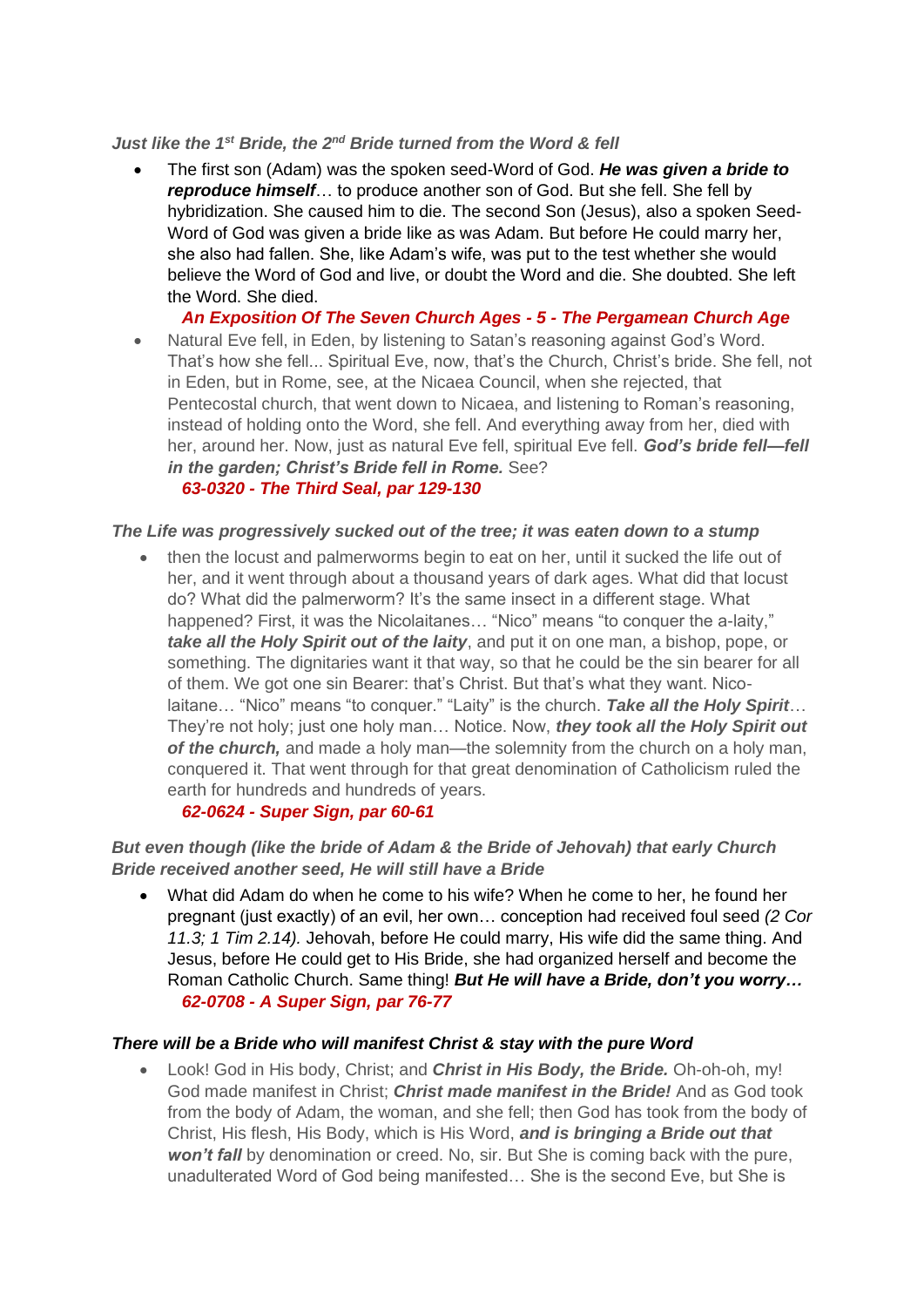not… spoiling Her skirts of purity and holiness, to Her Husband. *She'll stay with His Word regardless of what anybody says.* You can have all the ecumenical moves you want to, and all the affiliations…

## *63-0728 - Christ Is The Mystery Of God Revealed, par 413,415*

#### **The Redemption of the 2nd Bride Tree**

*How? By redemption. Through Christ's death, the 2nd Bride is redeemed back to her original right position to manifest her Groom, believing only His Word*

• *The whole thing is the revelation of God, to take Eve back to her right position again with her Husband*. Notice, and God is the Husband of the Church, and the Church is His Bride…

Christ, God, died in flesh, in order to condemn sin in the flesh, *that He might bring to Himself a glorious Bride, redeemed back, that will believe only in the Word of God*; and not swap It, like Eve did, for intellectual conceptions of man. You see it?  *63-0728 - Christ Is The Mystery Of God Revealed, par 230,236*

#### *He bore our curse to bring forth & restore to Himself the same Bride tree as in Eden, redeemed back to the original Adam & Eve*

• *And when He come on earth, He was the Tree of Life*… And Rome, what did they do? He had to be chopped down. And He was put on a tree of disgrace, "cursed is he that hang on a tree *(Gal 3.13)*," become a curse for the human race. And now *through that, He brings forth a Bride Tree, which will be the Tree of Life (Ps 128.3; 127.3) restored back to Him, as Husband and Wife* in the garden of Eden, (oh, glory to God) by *the same Word and the same God made manifest in Husband and Wife, the same Bride Tree back again*…

Notice, *this Tree, of Christ's Body, in the garden.* Making, now making His mystery known to this Bride Tree. Watch, redeemed by Christ, the second Adam. You believe He was? *Going back Home, to Eden, with His fallen wife redeemed back Home again.* That's Christ in the Church today, taking His Wife back. See the threefold mystery now? *God manifested in Christ; Christ manifested in the Church; all together, to bring back the original Adam and Eve again, man and woman, which are one, made out of the same Blood and same Spirit,* and everything else. **The Church is the Blood of Christ, by the Spirit,** because the—the Life is in the Blood. That's the baptism of the Holy Ghost that baptizes us into His Body… Notice, *redeeming back, with Him, going Home; back to Eternal Life in a human body,* eating, drinking, living forever… His Bride going back with Him, *redeemed back to the original Adam and Eve again,* for death is left behind. They look back at the cross and see the death has been paid…

 *63-0728 - Christ Is The Mystery Of God Revealed, par 430-436*

## *To save His wife He took her punishment & stood in her place that she might stand in His place*

• *God foresaw the Bride in the Groom*. Hallelujah! See, to save His Wife, like Adam, He had to go with Her. Adam knowed what he was doing; Eve didn't know what she was doing *(1 Tim 2.14),* but Adam walked out with his wife. See? And Jesus took His Wife's place and became sin for Her *(2 Cor 5.21).* Remember, He became you, He stood your punishment, that you might stand in His place. *He stood in your place, that you might stand in His place.* What a love! What a fellowship!

 *65-0418M - It Is The Rising Of The Sun, par 245*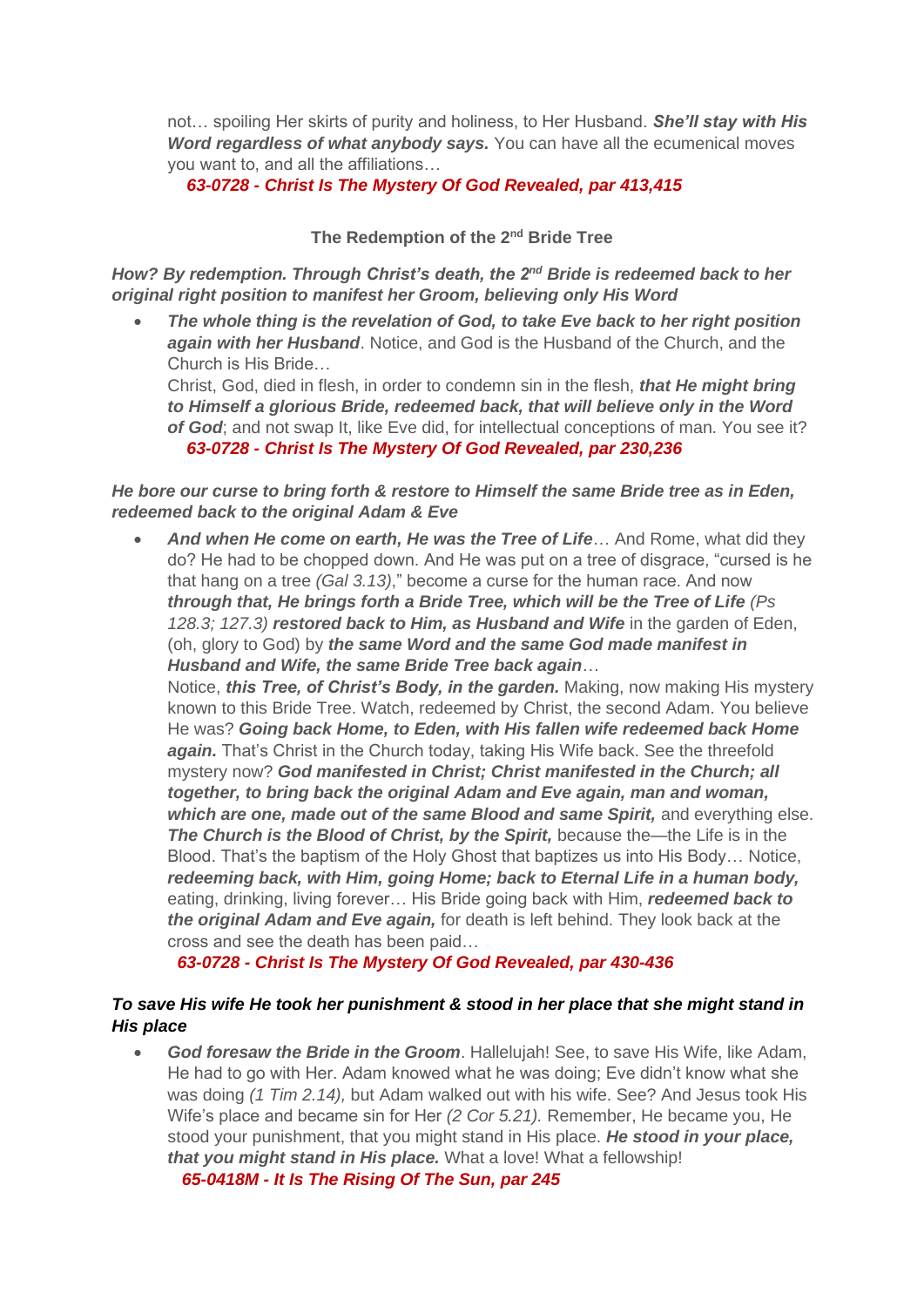#### *Because His Bride is part of Him, she died with Him, was quickened with Him & was raised with & in Him*

- the whole world has to recognize that He's alive again… And *as He, being the Groom, the Bride has to come forth, 'cause It's part of*  **Him**. And It can only be the manifestation of the fulfilling of all the revelations any others has spoke of the Bride; It can only manifest. *If it does something different from the Groom, it isn't the Bride.* Because, She is flesh of His flesh, bone of His bone; Life of His Life, Power of His Power! *She is Him!* As man and woman are one, and woman taken from his side; She had taken a Spirit, the feminish Spirit, from Him.  *65-0418M - It Is The Rising Of The Sun, par 110-111*
- *When God raised Jesus from the dead, He raised up you (Col 3.1), also. And also quickened to Life, with Him (Eph 2.5; Col 2.13)*, you are now quickened to Life, although then you were but an attribute in His thoughts… The Spirit left Him, in the Garden of Gethsemane. He had to die, a man… *He went there with you in Him (Ro 6.8; Col 2.20). See, God had never separated the Bride from the Groom, yet.* So when God looked down upon the body of Christ, He saw both male and female. It was all redeemed in that one body. See? *They are one, same, same Word…*

## *65-0418M - It Is The Rising Of The Sun, par 240-242*

#### *Because she is part of His resurrection, she must follow Him back to Eden*

• He is to be the Head of the Body, *His Bride's Body, which is taken from Him; flesh and bone, like in Adam*, see, Bride… "He is the Head of the Body, which is His Church, Bride." Uh-huh. Then*, the Bride-Body must follow the Head, for it is part of His resurrection* and part of the mystery. It's impossible for it not to go. Oh, my! It's part of God's mystery, how God revealed Himself here and raised It up by the Word, so He reveals the Church and raising It up by the same Word. It's a part of His threefold mystery. *As the Head was took from the grave, so must the Body follow Him back to Eden.* Where, the Head of the family, the Man, the Bridegroom; the Bride being the Body of the Bridegroom, must follow, the Bride, because that's the Head. And the Head is revealed, and come back with Eternal Life; and the Body must follow that, because *it is Husband and Wife again.* Amen!

 *63-0728 - Christ Is The Mystery Of God Revealed, par,506-517*

#### *She must manifest everything promised about the Groom*

• Well, *how can the Bride come, and fail to manifest everything was promised of Him;* and the Groom come, and He wouldn't be the Bride? But when He did everything, even to proving it by raising Himself up from the dead, afterwards, then *don't the—the Bride have to do the same thing, have to be exactly what the Word said She would be in these last days?* Don't She have to return through Malachi 4? …

 *65-0418M - It Is The Rising Of The Sun, par 243*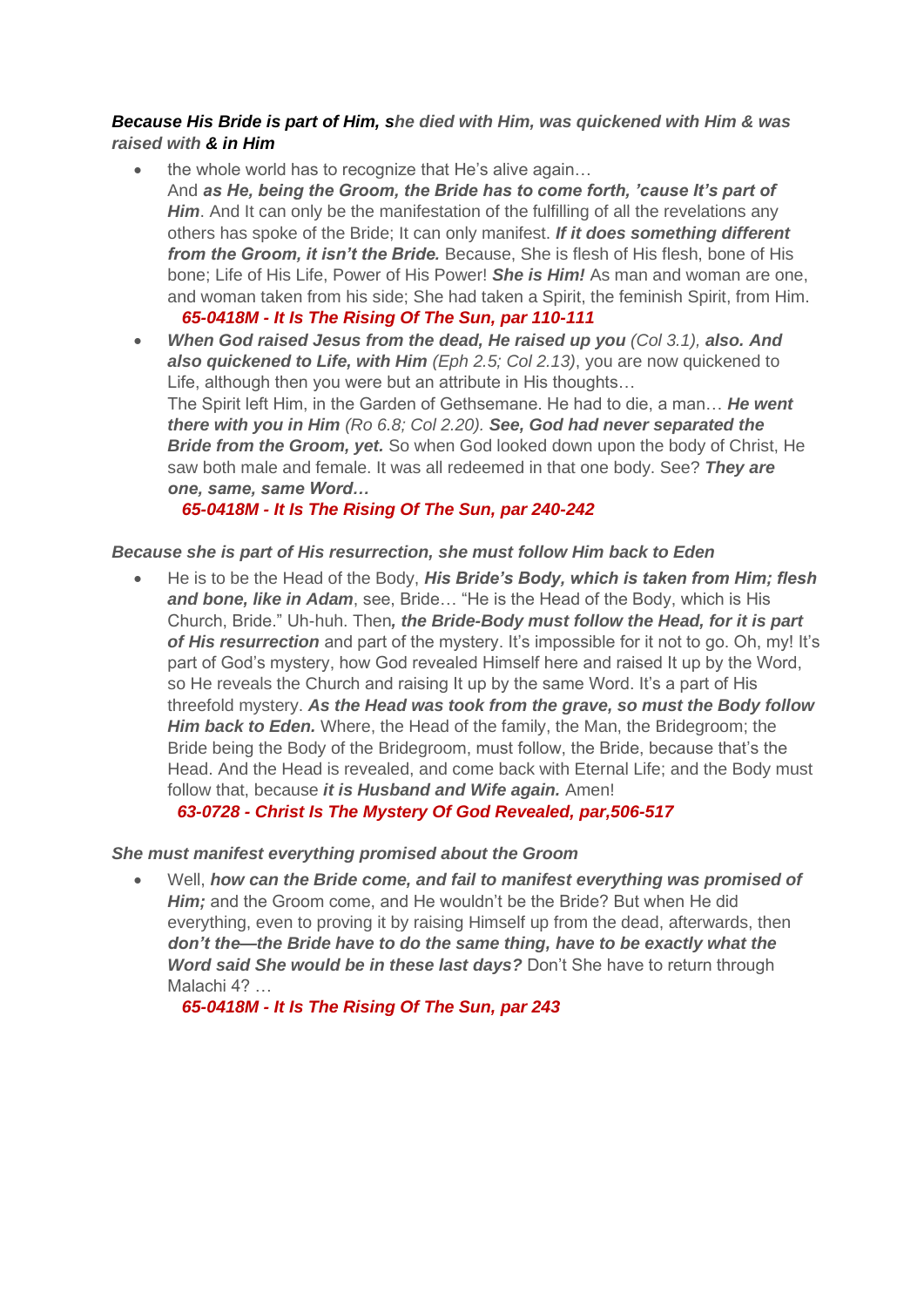**4.**

# **THE FULL RESTORATION OF THE BRIDE TREE IN THE FINAL CHURCH AGE**

## *Although the tree put out fresh branches, each one dried up & God cut it off*

• There come forth a reformer, Luther. And as soon as Luther died, they organized it, and the vine dried up, and *the Husbandman pruned it (Jn 15.2).* Where did it go to? It's dead. Show me where it ever raised after Luther's revival. It died. Along came, after that, John Wesley, the next stage of the tree—a great man of God that preached justi… sanctification. What happened? What happened? As soon as Wesley, and—and Asbury and them died, they organized and made a church out of it. And *God, the Husband, pruned the branches off* and it died. Tell me where they ever had another revival.

Then along come Pentecost, with the restoration of the gifts. What happened to it? The power of God was poured out again, the Holy Ghost. What did they do? Organized it together again, begin to separate brotherhood. And what happened? *God just cut it off.* That's right.

## *62-0624 - Super Sign, par 61-62*

## *But God will restore that tree to the original for when Christ returns*

• Now, Christ is appearing in these last days in His church, *bringing His Church together in unity, and faith, and power in the Word, all together;* that *when He returns He will find the same Church.* What the palmerworm left the caterpillar eaten; what the caterpillar left the locust eaten; on down to the cankerworm. But God said… "I will restore," saith God. Romanism, and so forth, eat that beautiful bride tree of Christ down till it become a stump. But God brought right back out of that stump, right up through the Lutheran age, right up through the Wesley age, through the Pentecostal age. And now it's in the evening Light. "I will restore, saith the Lord, all the years that the cankerworm, caterpillar… *I will restore again that church in her beauty, that church in her power."*

#### *62-0620 - Be Not Afraid, par 66*

*The tree's lifeline will bring forth the original fruit, the life of the Word, in the last day Church*

- Oh, *but God did say, "I will restore, saith the Lord" (Joel 2.25).* That seed, where is the life of it? *Right in the centre of a tree runs the lifeline, not these branches falling off this way. The life is right in the centre of the tree. God promised no matter how much the suckers come on it—like the palmerworms eating up and sucking up, and things like that—but, "I'm going to restore, saith the Lord." 62-0624 - Super Sign, par 62*
- *the Body, the Bride of Christ, has to come right back to the first*…  *64-0402 - Jehovah-Jireh #1, par 117*
- I do believe that the Bible promises us, in the last days, that… *the Church has got to get in the same order it was, that Jesus left it when it went away.* See, it's the Bride, *it's got to come back to that place.* Now, we've come through the great works of God, through justification, sanctification, the baptism of the Holy Ghost, restoration of gifts.

 *65-0427 - Does God Change His Mind? par 163*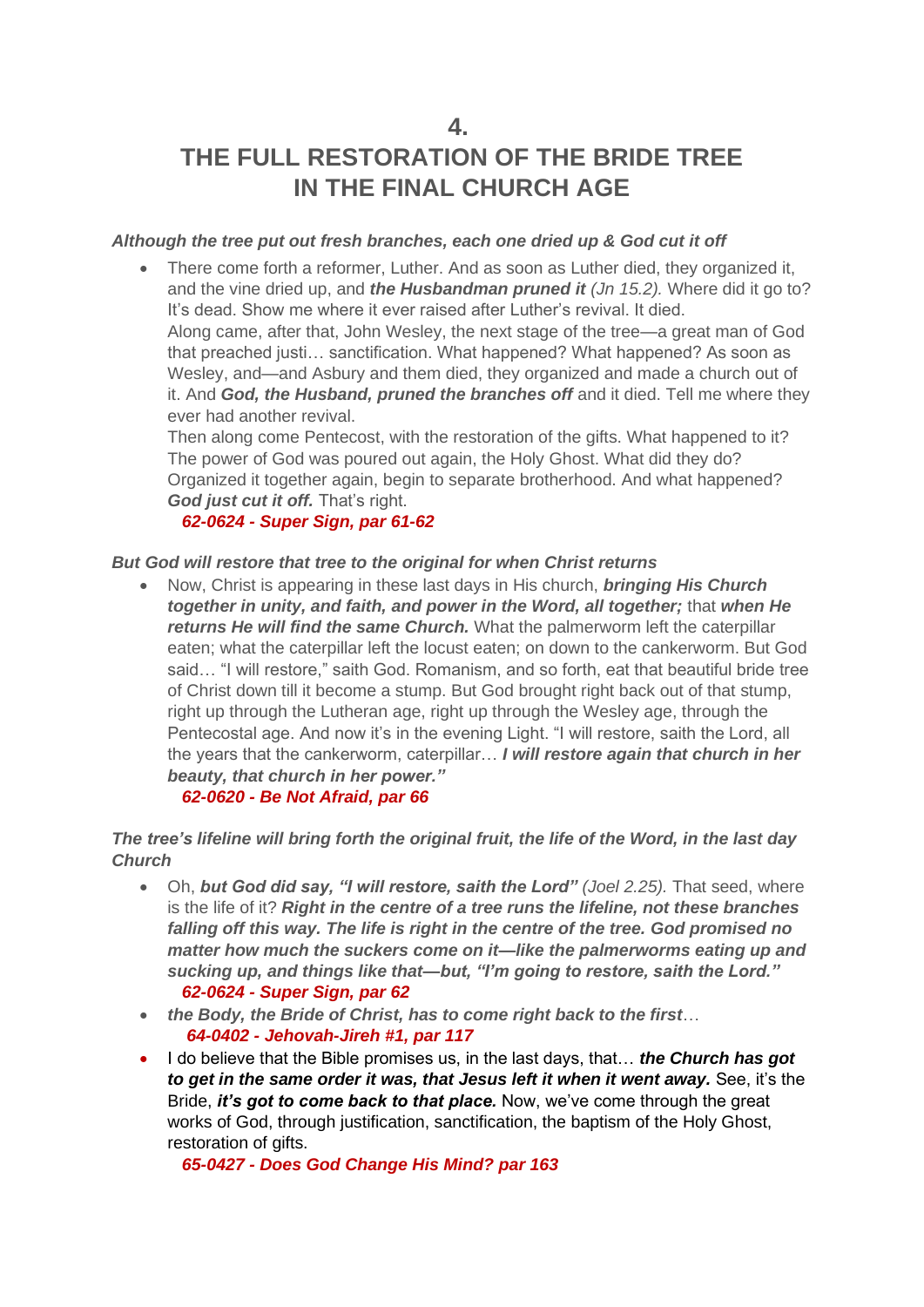*There will be a Bride with the signs of His resurrection, the things He did when on earth*

• *There's got to come in this last day a restoration of the Church, that Bride Tree,* that was eat down back yonder by cankerworms and palmerworms, and all kinds of insects that eat all the brotherly love and fruits away from it. *There's got to come a Church again where those barriers will be broke, and the Holy Ghost will have the right-of-way among the people.* When you do, *you will see the same signs and wonders that happened back there in them days*… There is still a remnant of people that believe God and keep His Word. *There'll be a bride. Just as certain as I'm standing in this pulpit; there'll be a bride* that's washed in the Blood of that Lamb. *And that Lamb will be living among them, showing super signs of His resurrection,* after two thousand years *the same thing He did when He was here on earth.* I believe that. Amen.

## *62-0624 - Super Sign, par 65-66*

*In the last days, the Church that died at Nicaea will be resurrected in the Bride tree & redeemed back to the garden of Eden*

• The pentecostal Church died at Nicaea, Rome, but *to be resurrected in the Bride Tree in the last days…*  When, we see… *Adam and Eve redeemed back to the garden of Eden, in the representation of Christ and His Bride 63-0728 - Christ Is The Mystery Of God Revealed, par 571,580*

*A prophet will come with a message to restore the Bride tree, turning her back to the original Word; she will be exactly as the early Church Bride*

- *There will come forth a prophet* one of these days, a-preaching the original Word of God... *He will restore all the years that the palmerworm eaten*… Some people say, "Well, it's a organization," Show me one time God ever dealt any way but one single person. He never even had two prophets the same time, always an individual.  *62-0624 - Super Sign, par 64*
- it is promised, in the last days, that *the original Faith… to be restored to the children of God at the time of the Bride Tree.* Malachi 4, God said, "Before the world burns up with fire, *behold I send to you Elijah the prophet, and he will restore the Faith of the children (Mal 4.1,5)*" …

#### *63-0728 - Christ Is The Mystery Of God Revealed, par 574*

• *(The vision of the Bride)* Then, directly, I heard that real sweet music come again, and here come that same little Bride coming by again… And when She walked by, *She's exactly like the One was in the first place*, *walking to the step of the music of God's Word,* marching on by. And when I saw it, I stood there with both hands up, crying, like that. When I come to, I was standing on my porch out there, looking right out across the field.

What? *She's to be the same Bride, the same kind, built out of the same kind of material that She was in the first place.* Now read Malachi 4 and see if we're not supposed to have *a Message in the last days, that will "turn the hearts of the children back to the fathers," back to the original pentecostal Message, Word by Word.* Brothers, we are here.

#### *65-0124 - Birth Pains, par 211-212*

*In this final age the restoration will climax; Christ will bring forth in His Body, that 2nd Bride tree, born of the same material as Himself, the same fruits that were in the tree at the beginning*